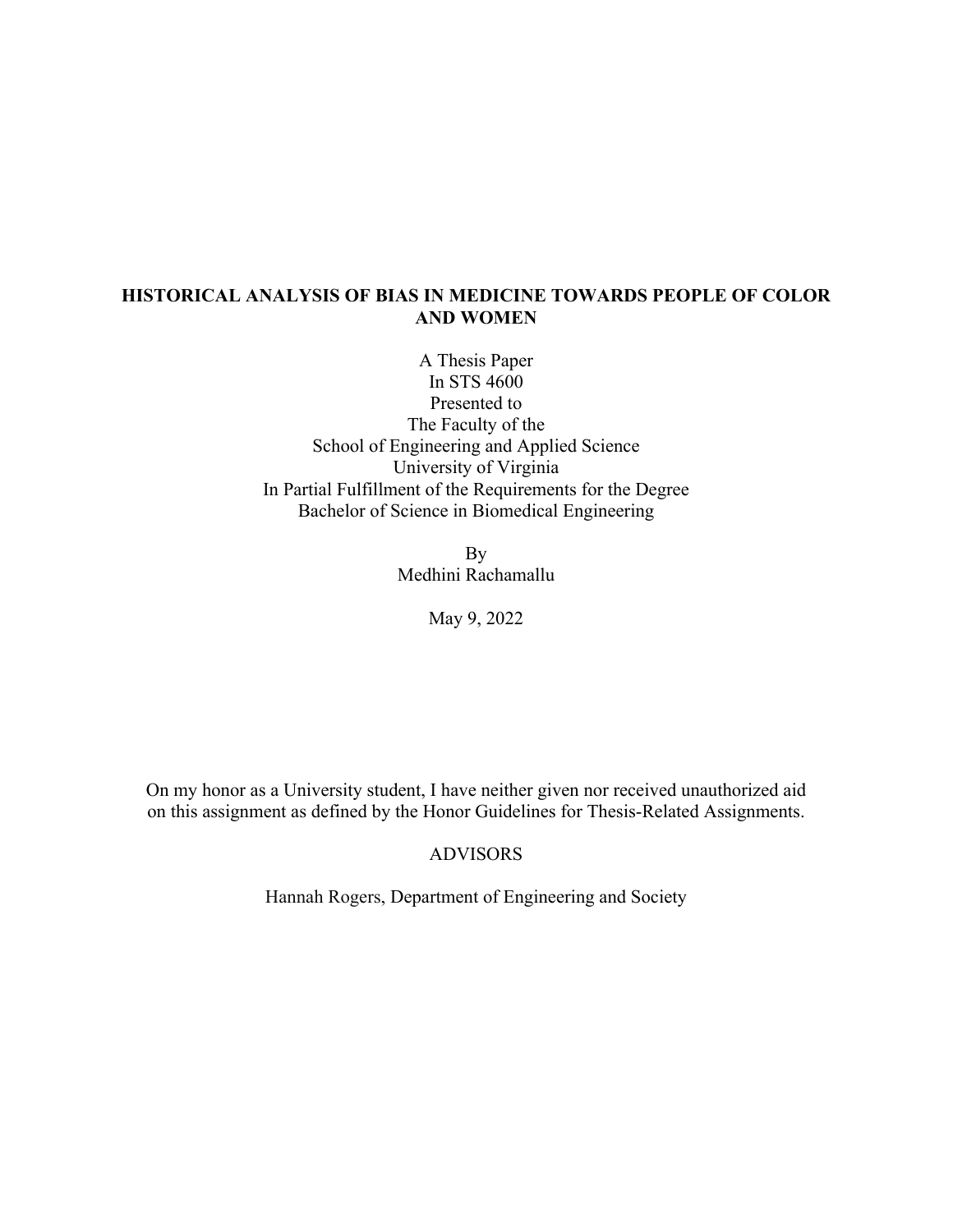# **Abstract**

The history of unethical methods in medicine have led to the propagation of mistrust and fear in patients in the United States. This paper will discuss malpractice during Marion Sims' experimentation on black women to perfect his vesico-vaginal fistula (VVF) surgery technique followed by the Tuskegee Syphilis study which followed about 600 black men who contracted syphilis but were not treated with penicillin. The stigmas and stereotypes perpetuated through medicine impact not only people of color but also women due to a lack of representation of both groups in research. Using the framework of unintended consequences, this paper will analyze the effects of this longstanding history using case studies as well as the implementation of newer programs and studies aimed at these problems. This framework will be used to reveal how these programs have instead perpetuated the already-existing problems. New government programs meant to increase access (e.g. the Affordable Care Act) have instead become extra hurdles. This program was meant to help the uninsured or under-insured have access to equal care, but because healthcare systems receive less compensation from treating those covered under government programs, this has become an extra means to discriminate against patients.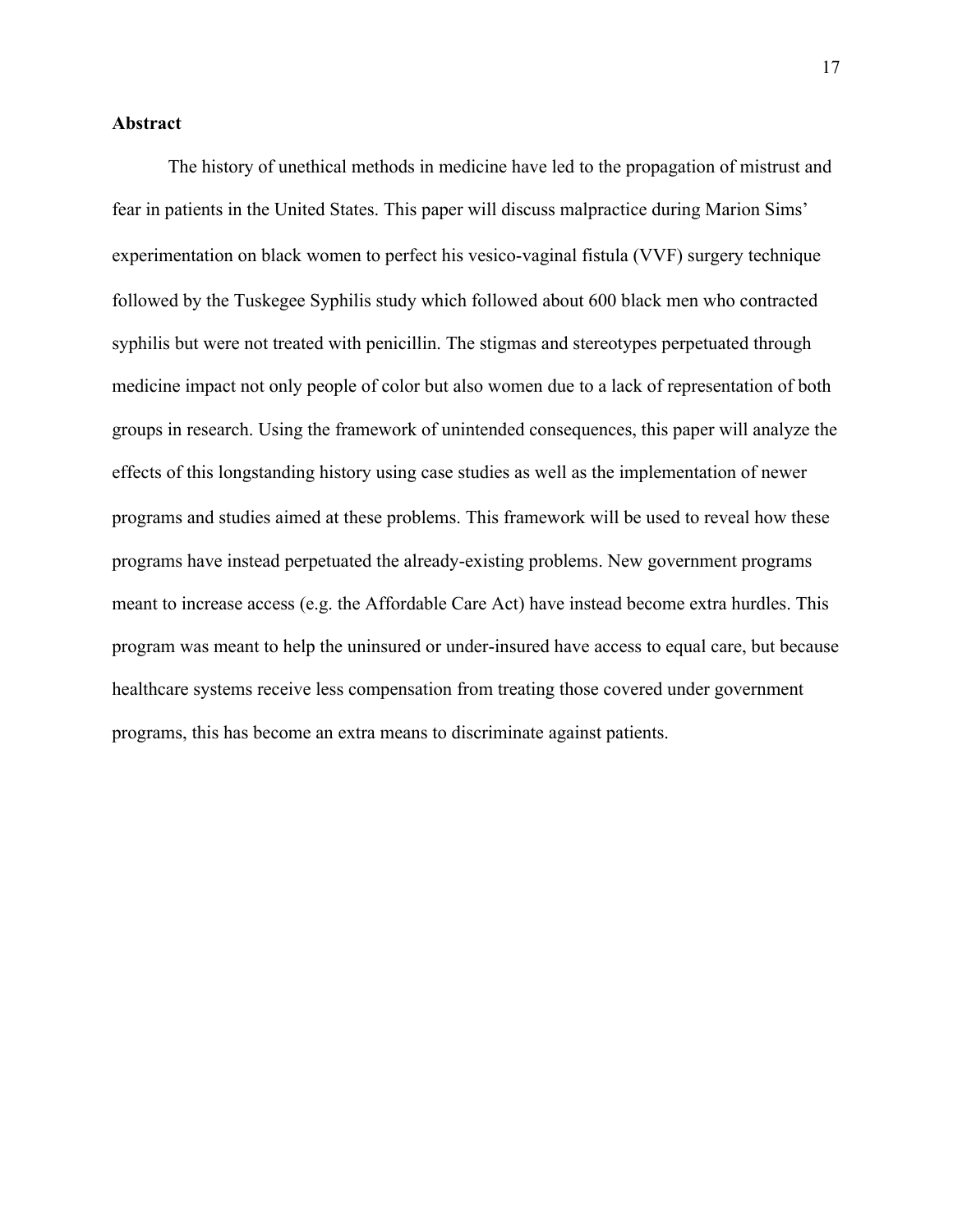### **Introduction**

Remember those long videos that UVA makes us listen to at the beginning of every year? They make you watch a bunch of training videos and then do some word association activities. It seems long, boring, and kind of useless. However, the implicit bias videos are meant to force you to think about and tackle inner biases that you might not even know existed. The word association activity, particularly, targets positive and negative connotations that persist in your mind. In this way, they force you to evaluate the biases all around you. These biases have shaped so many important decisions from school district zoning to locations of supermarkets to how you are treated at the hospital. The lack of healthcare data about minority populations (specifically people of color and women) due to a history of biases, malintent, malpractice has created an environment of fear and distrust, which results in worse diagnosis and prognosis of patients.

In this paper, I will outline some events that have contributed to this history including Marion Sims experimentation on women (Holland, n.d.; Ojanuga, 1993) and the infamous Tuskegee Syphilis Study (Katz et al., 2008; *Tuskegee, Trust in Doctors, and the Health of Black Men*, n.d.). These events were selected because they clearly display actions that harm the groups of interest. Many of these practices were considered normal for their time periods, but constantly changing standards in the medical community and society have highlighted the need to retrospection. Next, I will highlight how current events continue to propagate the same issues from history in different ways. The paper will wrap up with a summary of current efforts trying to mitigate these issues and why they have not been effective using the framework of unintended consequences (Bruce Edward Tonn & Dorian Stiefel, 2018; Harrison et al., 2007).

18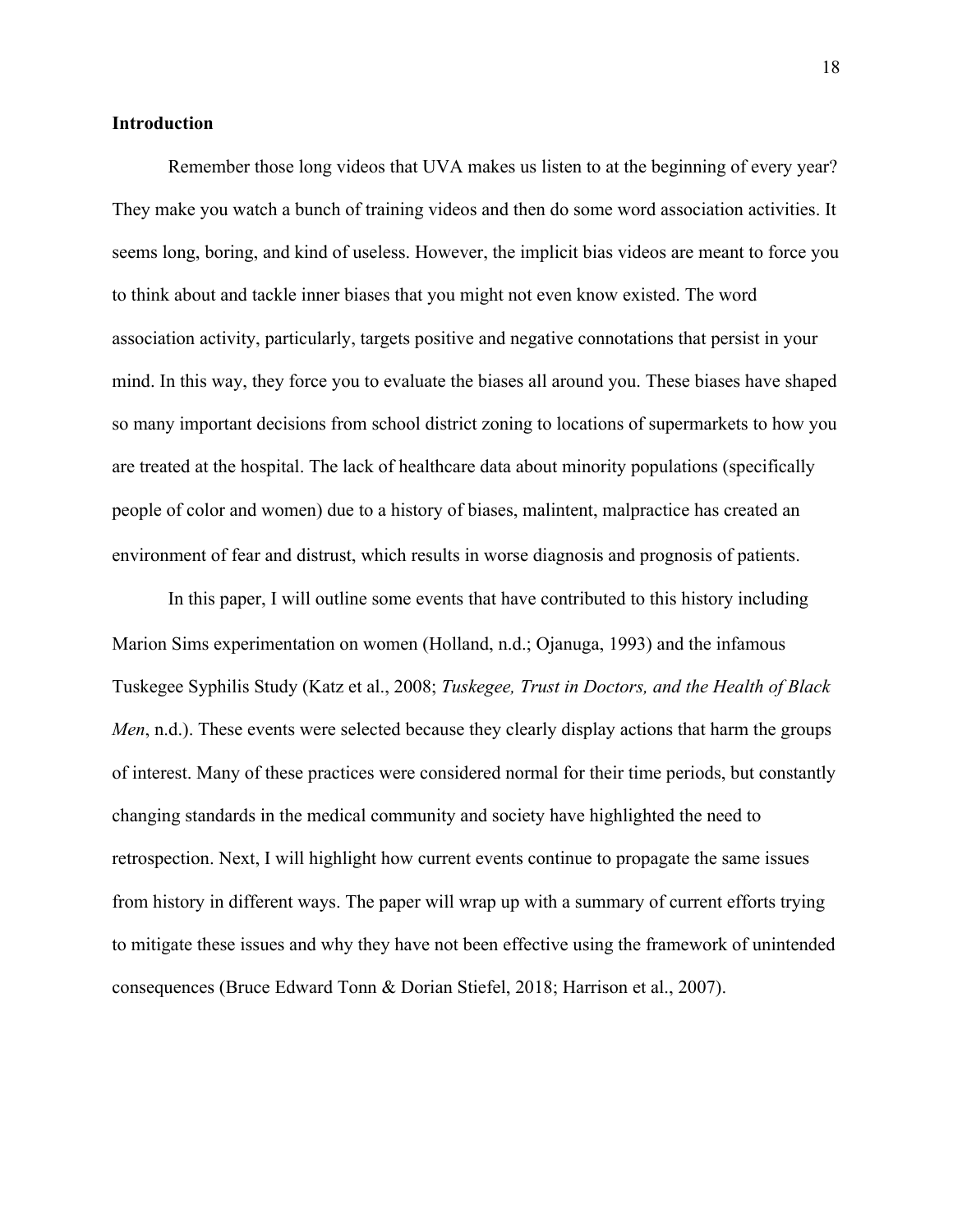# **History of People of Color and Women in Medical Contexts**

Marion Sims, the father of gynecology, is well-credited for his work on a surgery for vesico-vaginal fistulas (VVF). This is a condition that occurs in women after birth where a tear forms between the bladder and vagina, leading to incontinence and leaking. Despite being a trailblazer, Sims' controversial decisions highlight many false beliefs. He perfected his technique through surgeries on three enslaved black women over four years (Ojanuga, 1993). One of the women, Lucy, was operated on without anesthetics as Sims incorrectly believed a popular opinion at that time about how black people cannot feel pain. When surgeries failed, Sims' controversial use of a sponge to drain the urine from the bladder led to Lucy contracting blood poisoning, leaving her sick for months (Holland, n.d.).

Furthermore, Sims failed to receive consent from these women. In fact, the medical and social system at the time recognized Sims as the legal owner of these women and the one who had the power to bestow consent in their stead. Additionally, some supporters suggest that because of the societal standards at that time and Sims' position as a white man, he should not be judged negatively for his actions (Holland, n.d.). However, other well-known doctors at the same time received informed consent from their all their patients. One example is Ephraim McDowell who operated to remove a large abdominal tumor from a white woman after receiving informed consent (Holland, n.d.).

The Tuskegee Syphilis study followed the lives of about 600 largely poor black males who had syphilis from 1932-72. Since the researchers' goal was to understand the progression of the disease, the men were never given the proper treatment despite numerous studies proving the efficacy of penicillin. Furthermore, the men were encouraged not to seek medical advice elsewhere and compensated through hot meals and burial expenses (Katz et al., 2008).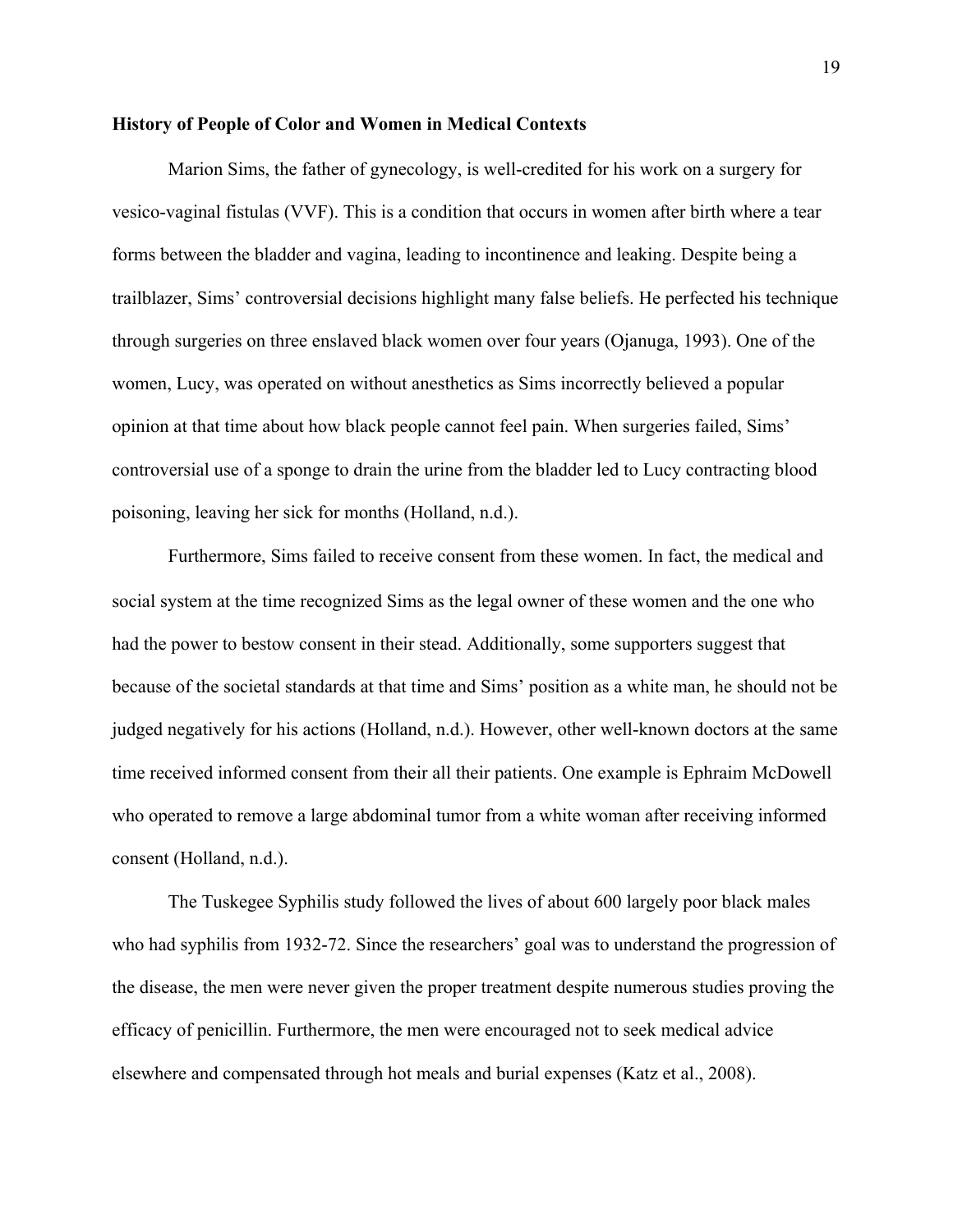Following the end of the study due to public outrage, older black men in surrounding areas utilized medical care significantly less. One effect of this can be seen through the sharp decline in life expectancy for black men at the height of the medical distrust (*Tuskegee, Trust in Doctors, and the Health of Black Men*, n.d.). One study addressed whether knowledge of the Tuskegee Syphilis study reduced willingness to participate in other biomedical studies for whites and blacks. It determined that knowledge might have effects on people's willingness. Another study from the National Bureau of Economic Research found that mistrust spiked due to the lapse in ethics in response to news coverage of this study (*Did Infamous Tuskegee Study Cause Lasting Mistrust of Doctors Among Blacks? - The New York Times*, n.d.). However, since this study, lapses in ethics have continued to occur regarding the black community, further perpetuating the distrust (*Impact on Healthcare | Tuskegee University*, n.d.).

Women are consistently misdiagnosed. A majority of the healthcare information on disease progression and symptoms is based on the healthy, white male ("Medicine's Biggest Blind Spot - Women's Bodies - Dx IQ Column," n.d.). For example, the most known symptoms for heart attacks include a clutching chest pain, pain shooting down the left arm, and gasping for air. But all these symptoms are more common in men, and they are so widely popular because so many studies involving studying these symptoms were performed with white men. In reality, signs in women can be much more common: fainting, general weakness, shortness of breath, etc. ("Medicine's Biggest Blind Spot - Women's Bodies - Dx IQ Column," n.d.).

The truth is women are taken less seriously and treated less frequently for their pain (*The Pain Gap Is Even Worse for Black Women*, 2021). A major contributing factor is that women are labeled as hysterics who exaggerate their pain (*Gaslighting in Women's Health: When Doctors Dismiss Symptoms | Northwell Health*, n.d.). This leads to women being recommended for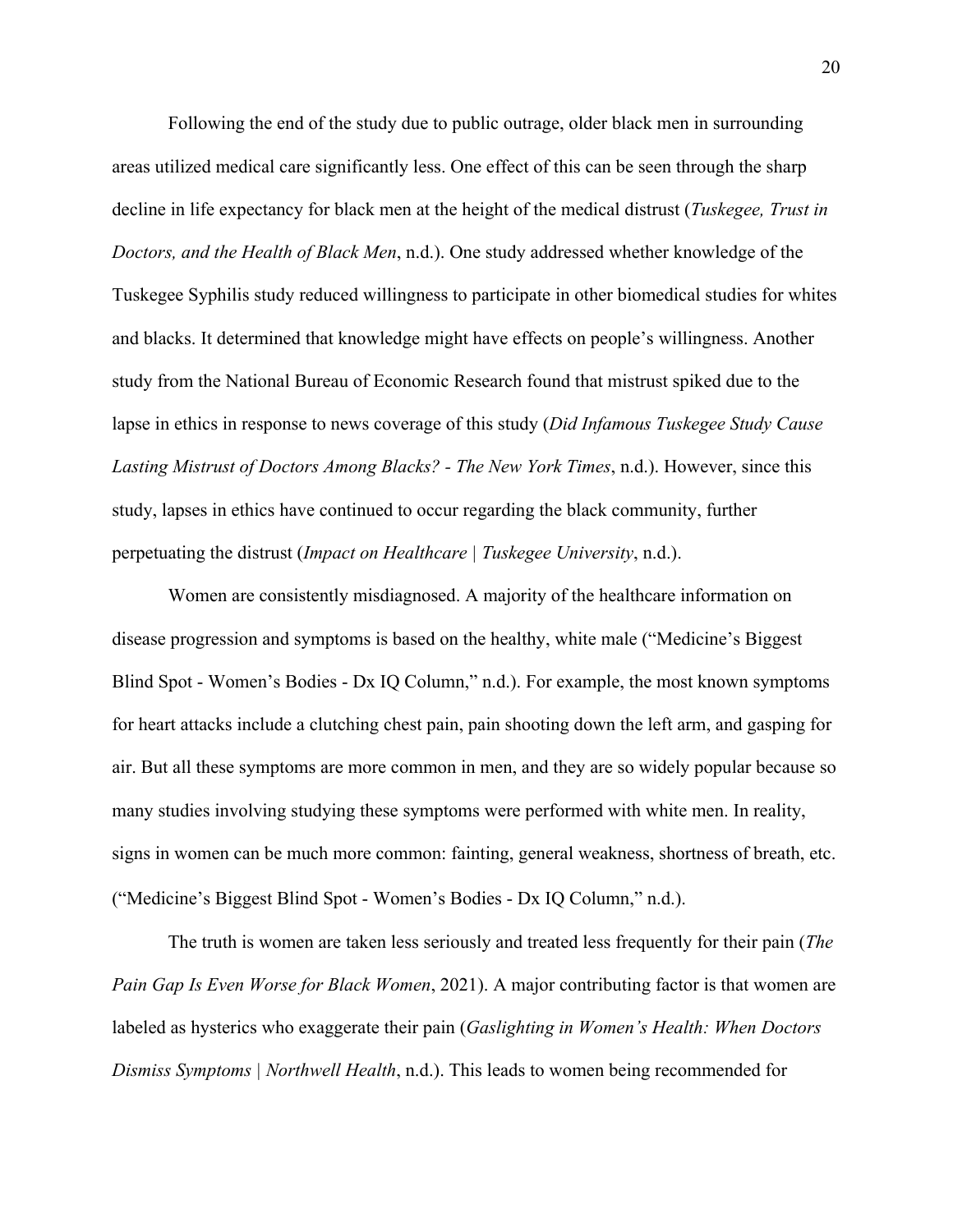psychotherapy to manage their pain instead of being prescribed medications. A study was performed where subjects were shown clips of male and female patients with chronic shoulder pain to quantify the patients' pain intensity and determine the course of treatment. Based on perception and non-verbal cues, the subjects underestimated the female patients' pain compared to the male patients' and determined that the male patients were more likely to benefit from pain medication than the female patients (Zhang et al., 2021).

#### **Effects of the Lack of People of Color and Women in Current Research**

Current studies do not sufficiently sample people of color and women, continually diminishing the information available about these populations due, in part, to the difficulties finding willing participants and supporting the costs of uninsured subjects. Great leaps are constantly being made in medicine, including the development of drugs for prevalent cancers, but these great leaps disproportionately ignore minority populations (Wong, n.d.). A recent study found that people of color are under-represented in clinical trials for drugs to treat cancers that disproportionately affect these populations. Ninlaro, a promising drug for multiple myeloma, a blood cancer, was recently approved by the Food and Drug Administration (FDA). Although one in five multiple myeloma patients are African American and African Americans are twice as likely as White Americans to be diagnosed with a blood cancer, only 1.8% of the participants in Ninlaro's clinical trials were of African American descent (Wong, n.d.). This is not the first drug to display such participant demographics. Minorities are often not included in clinical trials for promising drugs because of financial hurdles, logistical challenges, and the lingering distrust of the medical community due to previous unethical experimentation (Wong, n.d.).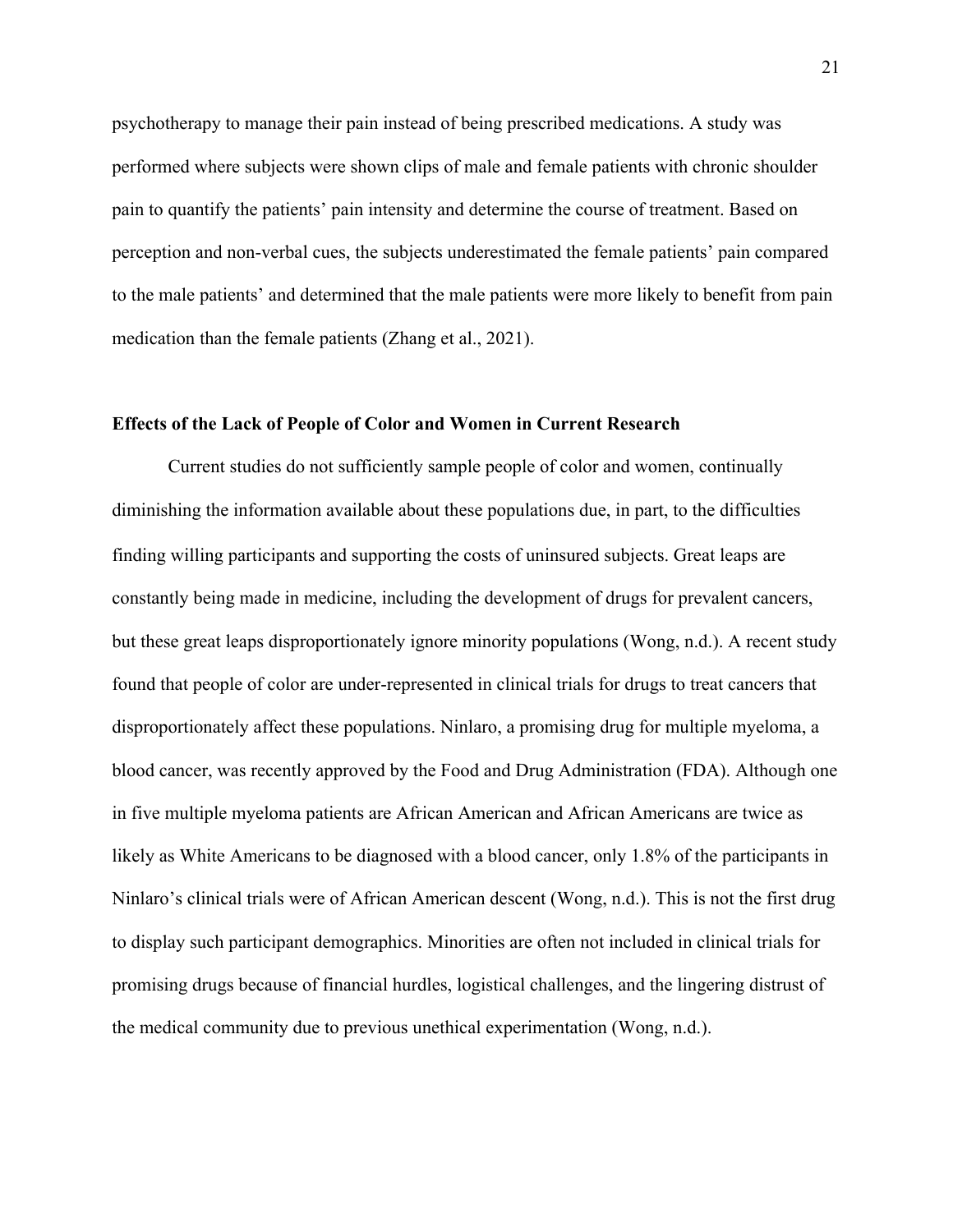# **Lack of Representation of People of Color in Pulse Oximeter Studies**

As a result of the pandemic, more irregularities in medical device approval have come to light. The popularity of the pulse oximeter, a device that shines light through the fingertip to estimate the blood's oxygen saturation, has raised concerns about the racial disparity in the device's measurements (*FDA Starts Review of How Skin Pigmentation Affects Pulse Oximeter Results*, n.d.). One of the symptoms of early coronavirus strains was increased fatigue and shortness of breath, so people sought out pulse oximeters to measure respiratory status at home. The issues regarding racial disparity in pulse oximeters date back to the 1980s and 1990s when the device was first approved, but at this time no link was found between skin pigmentation and pulse oximeter results due to the insufficient research conducted before approval (*FDA Starts Review of How Skin Pigmentation Affects Pulse Oximeter Results*, n.d.).

Recently, the New England Journal of Medicine published a letter about a study that found black patients were more likely to have occult hypoxemia, which was not detected by the pulse oximeter. Studies by the FDA about this have increased the range that pulse oximeters could be displaying: a reading of 90% could reflect a blood oxygen level as low as 86% and as high as 94% (*Effects of Skin Pigmentation on Pulse Oximeter Accuracy at Low Saturation | Anesthesiology | American Society of Anesthesiologists*, n.d.). At low blood oxygen levels, the pulse oximeter tends to be more inaccurate where accuracy is an important factor determining the course of diagnosis and treatment.

These discrepancies arose because the pulse oximeter was created and calibrated with light-skinned individuals in mind. A major factor contributing to the inaccuracies of the pulse oximeter is that the absorption spectra of melanin (the pigment contributing to darker skin tones) and deoxy- and oxy-hemoglobin (hemoglobin is the protein that binds and carries oxygen around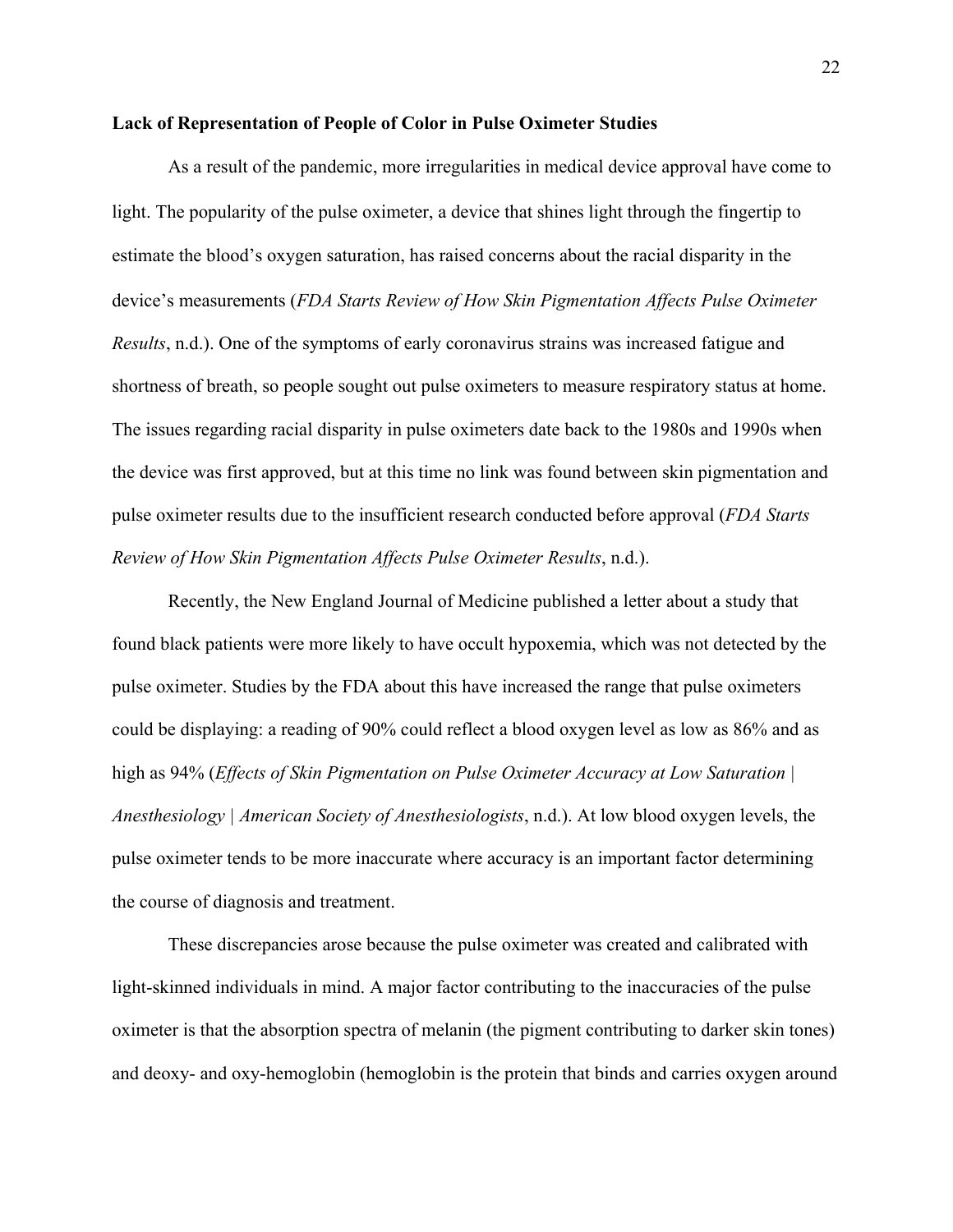the body) overlap (Vesoulis et al., 2022). Further testing of this theory has confirmed that most pulse oximeter models show a similarly consistent positive bias at low blood oxygen levels, meaning that at low levels of oxygen saturation, the pulse oximeter displays a higher than true level of saturation.

### **Lack of Representation of Women in Medical Studies**

Women have also been inaccurately sampled in important studies. Women's bodies as well as conditions that primarily affect women have been studied far less in clinical trials (*The Pain Gap Is Even Worse for Black Women*, 2021). This makes finding drugs that help women or even characterizing disease progression in women so much more difficult. Beginning around the 1970s, studies began mixing male and female subjects within groups under the guise of equality. Although legislation regarding women's health and gender-based research has gathered much less funding, efforts by the National Institute of Health (NIH) have required the inclusion of women in clinical trials (Holdcroft, 2007).

Still, the lack of information and biases continue to prevail in research. Recent trials are composed of only 16% women, even if the drugs display a dramatic difference in symptoms between male and female patients (Holdcroft, 2007). One reason for this is the adverse effects of drugs to women's reproductive systems. In order to reduce this type of harm, women are constantly disregarded and not even asked to participate instead of being presented with the facts from previous research and being allowed to make the decision. Similarly, stroke is the third leading cause of death in women while it is the fifth leading cause of death in men. However, healthcare workers and the public know more about the physical representations of stroke in men rather than in women ("Medicine's Biggest Blind Spot - Women's Bodies - Dx IQ Column,"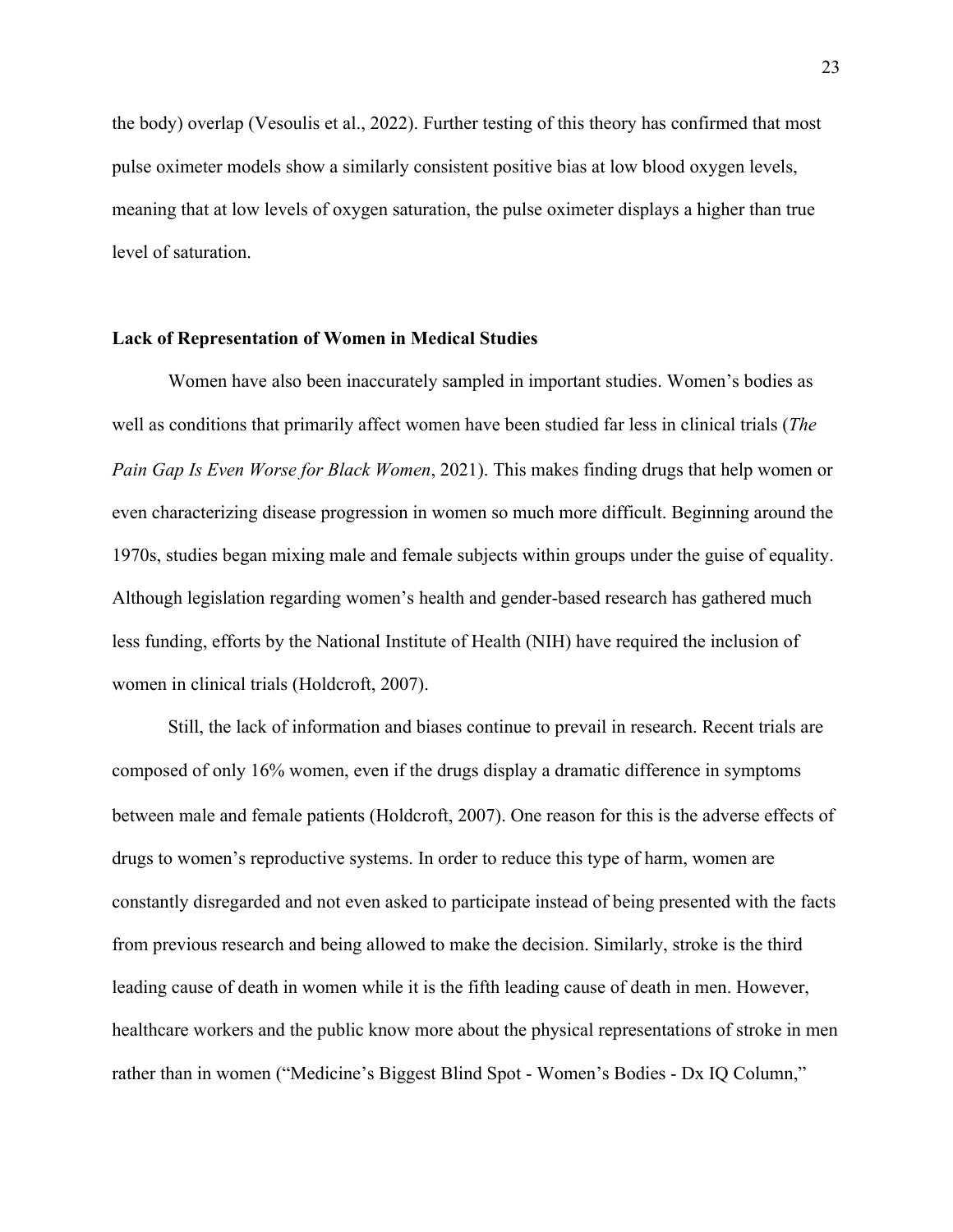n.d.). The purpose of research is to benefit all people, but government-induced restrictions disproportionately affect minorities, including women. The lack of information from misrepresentative studies has spread from research studies, labs, and hospitals into homes where it has cemented itself as the truth. With the advent of technology, much of this research is available through popular media articles where it becomes distilled into simple facts that do not display the complex interactions in a research article. Many individuals who do not know about the complex interactions take the information at face-value, leading to harmful misinterpretation and a lack of true understanding.

# **Efforts to Include Minority Groups in Research**

Various government and research agencies have taken steps to mend the issue of representation. The Healthcare Research Act of 1999 requires incorporating disparities based on socioeconomic status, race, and ethnicity as well as women, children, elderly, and those with special health care needs (Bilheimer & Klein, 2010). The Healthy People 2020 (HP2020) report by the Center for Disease Control (CDC) has emphasized social, economic, and environmental determinants on health (Bilheimer & Klein, 2010). Furthermore, the passage of the Patient Protection and Affordable Care Act requires that federally conducted programs collect information on race, ethnicity, sex, primary language, etc. to facilitate reliable conclusions about minority subgroups (Han et al., 2015). The creation, implementation, and spread of these reports has increased awareness in the academic community as well as laid out specific guidelines to follow when conducting research (Nambi Ndugga & Samantha Artiga, 2021).

Small sample sizes for studies restrict the ability to measure disparities. This problem is compounded at smaller levels where studies show wide variations within subgroups. Targeted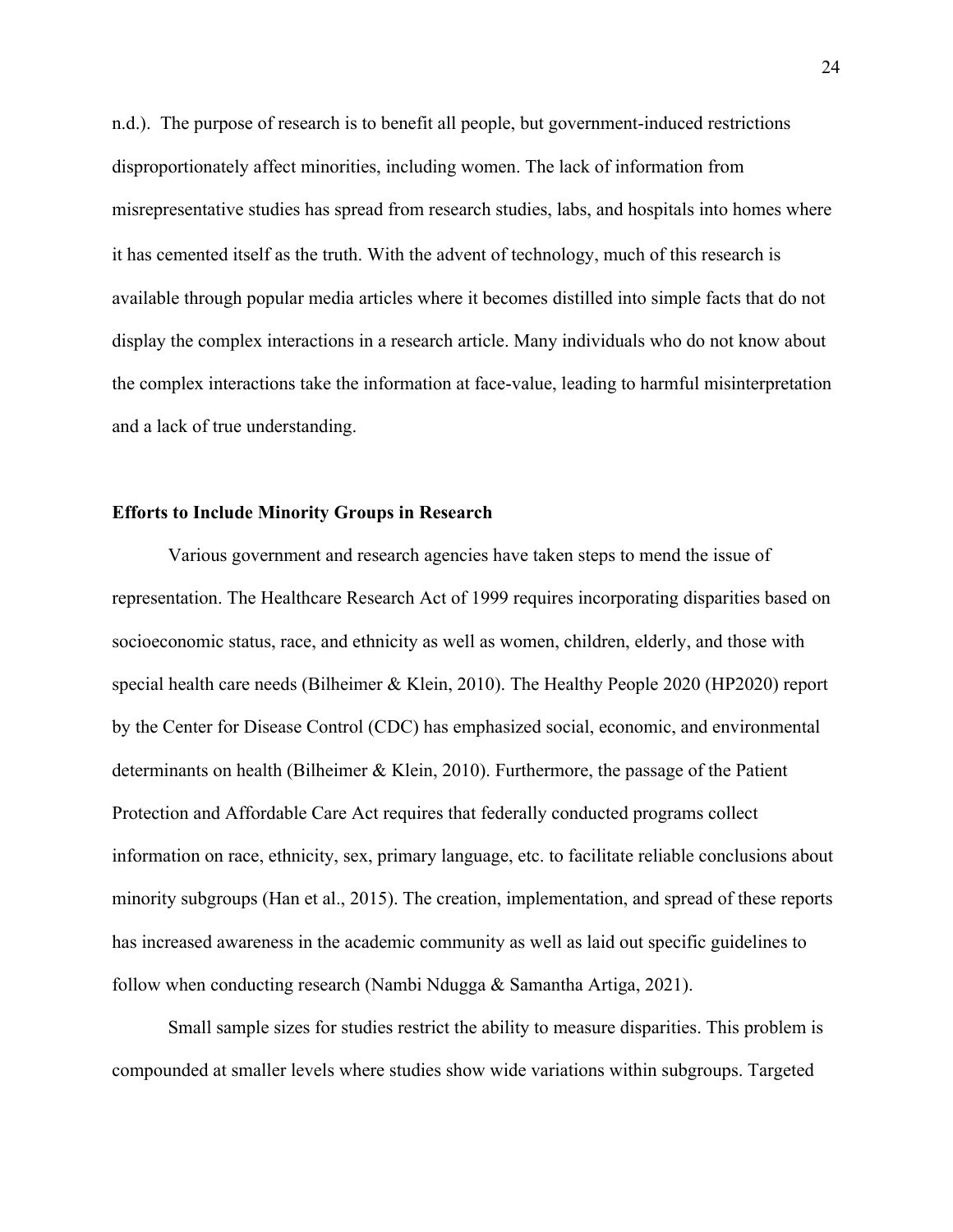surveys have been implemented to combat this problem (Bilheimer & Klein, 2010). The National Health Interview Survey (NHIS) has been created to oversample minority populations such as African Americans, Hispanics, and Asians. Similarly, studies such as the National Health and Nutrition Examination Survey (NHANES) and the Medical Expenditure Panel Survey (MEPS) have been used to learn more about physical examinations, hospital visits, and expenditures (Bilheimer & Klein, 2010). The data from these studies provide information on key variables which can be used to identify disparities that might not otherwise be measured.

A key part of mending existing problems is raising awareness about them in both the people affected and the people who can fix the problem. The COVID-19 pandemic has really increased awareness on these issues. The Healthy People reports released by the CDC attempts to do this by defining common terms such as "health inequality" and "disparity." A great landmark of this report is that it highlights how disparities adversely affect groups who experience greater obstacles to health based on racial or ethnic reasons (Bilheimer & Klein, 2010). The changes in definitions as these reports are released follow the changing sentiment from the public. However, with the shift due to the pandemic, a lot of these reports have become more publicized and more accessible to the public. Although reading long reports with complicated terminology is not feasible for everyone, the pandemic has initiated the creation of easier-to-understand figures and tables to present the same data. The increased accessibility to this information helps the public realize the issues at hand and provide support for combatting the problems.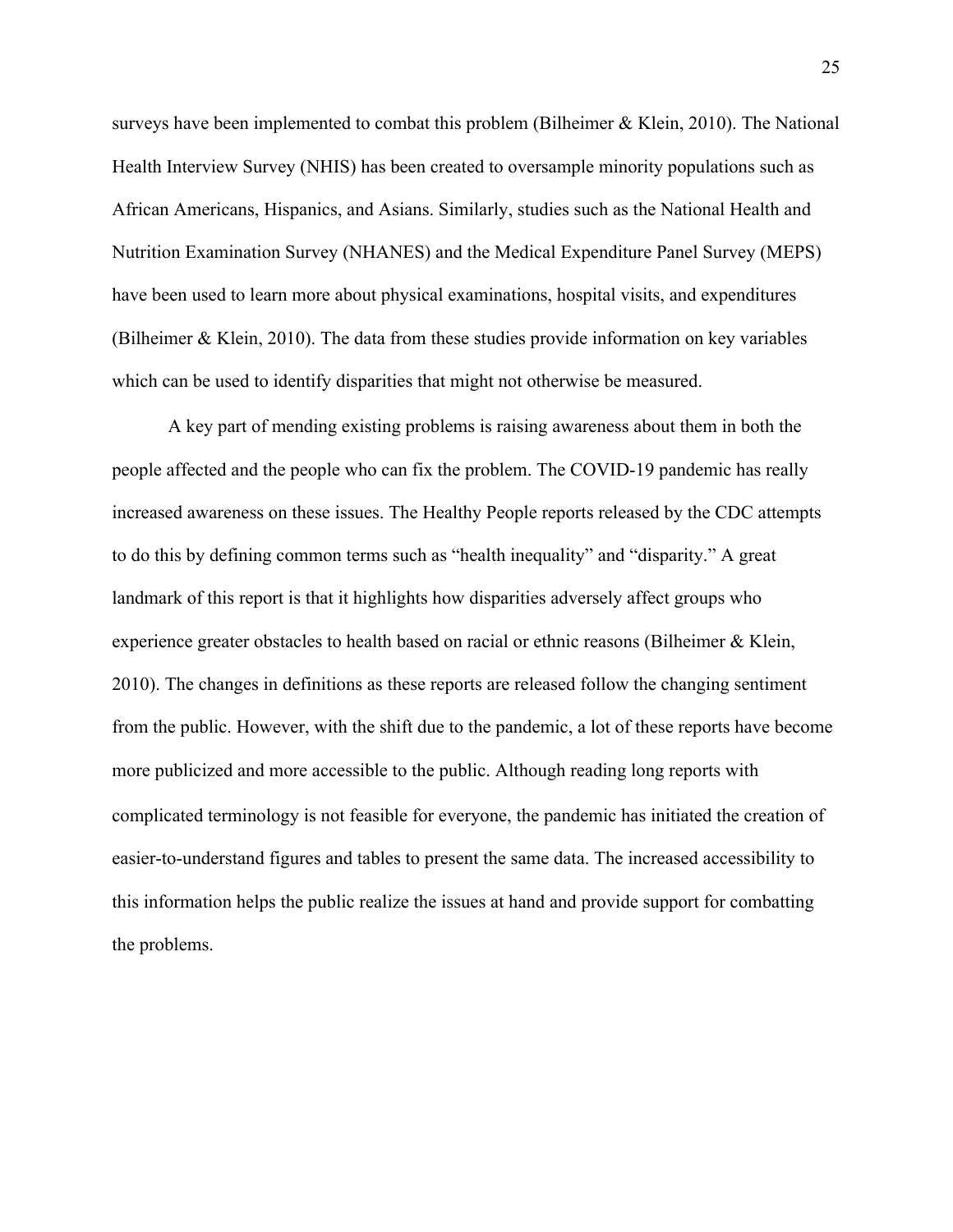#### **Analysis of Historical Events in Medicine Through Unintended Consequences**

Although many new strides are being taken to incorporate minorities into research, the extent to which they will be effective is limited. Through the framework of unintended consequences, we can analyze how the past actions continue to create an environment of mistrust and fear. Unintended consequences result due to a lack of knowledge, errors in judgment, biases or values that other considerations, or self-defeating prophecies (Bruce Edward Tonn & Dorian Stiefel, 2018). Consequences can be grouped into three different categories: anticipated-intended consequences (AICs), anticipated-unintended consequences (AUCs), and unanticipatedunintended consequences (UUCs). For this analysis, I will be focusing on the latter two categories (Bruce Edward Tonn & Dorian Stiefel, 2018).

Even so early as after the Tuskegee Syphilis study, these consequences are present. The goal of the study was merely to learn more about the progression of the disease (Katz et al., 2008). However, by manipulating their subjects and withholding treatment, the healthcare workers lost the trust of the community. By observing this situation from a current-day perspective, it is easy to denote the loss of trust as an AUC; obviously, the healthcare workers knew this would happen if the public found out. The UUC in the situation appears when we consider the change in societal position of this minority group. In the mid-1900s, it would have been hard to envision the strides the black community has made towards equality. Even with these strides, there is a lack of trust in public institutions due to the history of malpractice and violence (Musa et al., 2009).

Beyond the scope of the black community, overall confidence in the medical system has decreased significantly from 1975 to 2015, 80% and 37%, respectively (Musa et al., 2009). The healthcare system has become continuously more profit-oriented, displaying a more impersonal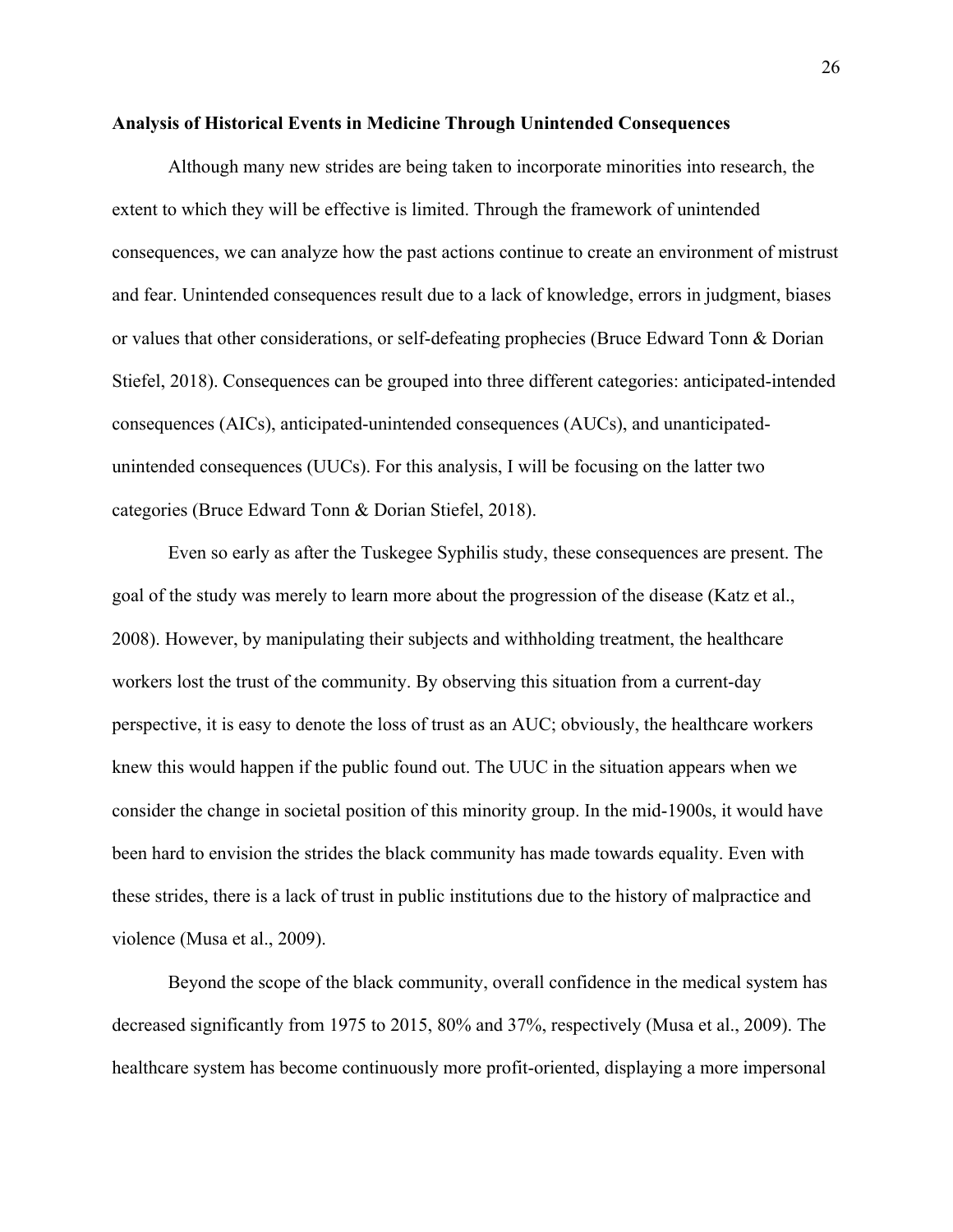environment. Before the creation and implementation of the Patient Protection and Affordable Care Act, more than one in four Americans did not have healthcare. Healthcare was either provided through Medicare, employers, or individuals had to purchase it on their own. Before the Affordable Care Act (ACA) was implemented, insurance prices were rising far faster than incomes. The implementation of the ACA, however, allowed disproportionately affected lowincome families to receive insurance and decreased the variation in coverage across the states (Han et al., 2015).

Since the spread of the ACA, insurance-based discrimination has risen (Han et al., 2015). The goals of the ACA were to increase access to healthcare and make it affordable for more families. However, no one realized the impact the ACA would have on healthcare systems. Since, similar to Medicare and Medicaid patients, those covered by the ACA are given a government-subsidized insurance plan, the profit made by healthcare systems who accept more of these patients is far less than the profit made through patients who are covered under private insurance plans. A recent study found that reports of insurance-based discrimination was approximately 6 times higher among uninsured adults and approximately 4.5 times higher in publicly insured adults than among privately insured adults (Han et al., 2015). Although the ACA did not aim for these disparities to propagate from other types of government-provided insurances, the stigma around the socioeconomic status that requires this type of insurance has prevailed. The damage of this stigma is more present in states with highly variable types of insurance coverage where areas with more government-provided insurance coverage receive fewer public health screenings and reduced access to healthcare systems.

Stigmas surrounding people of color and women have cemented themselves in many Americans, including healthcare workers. When other disparities such as insurance status,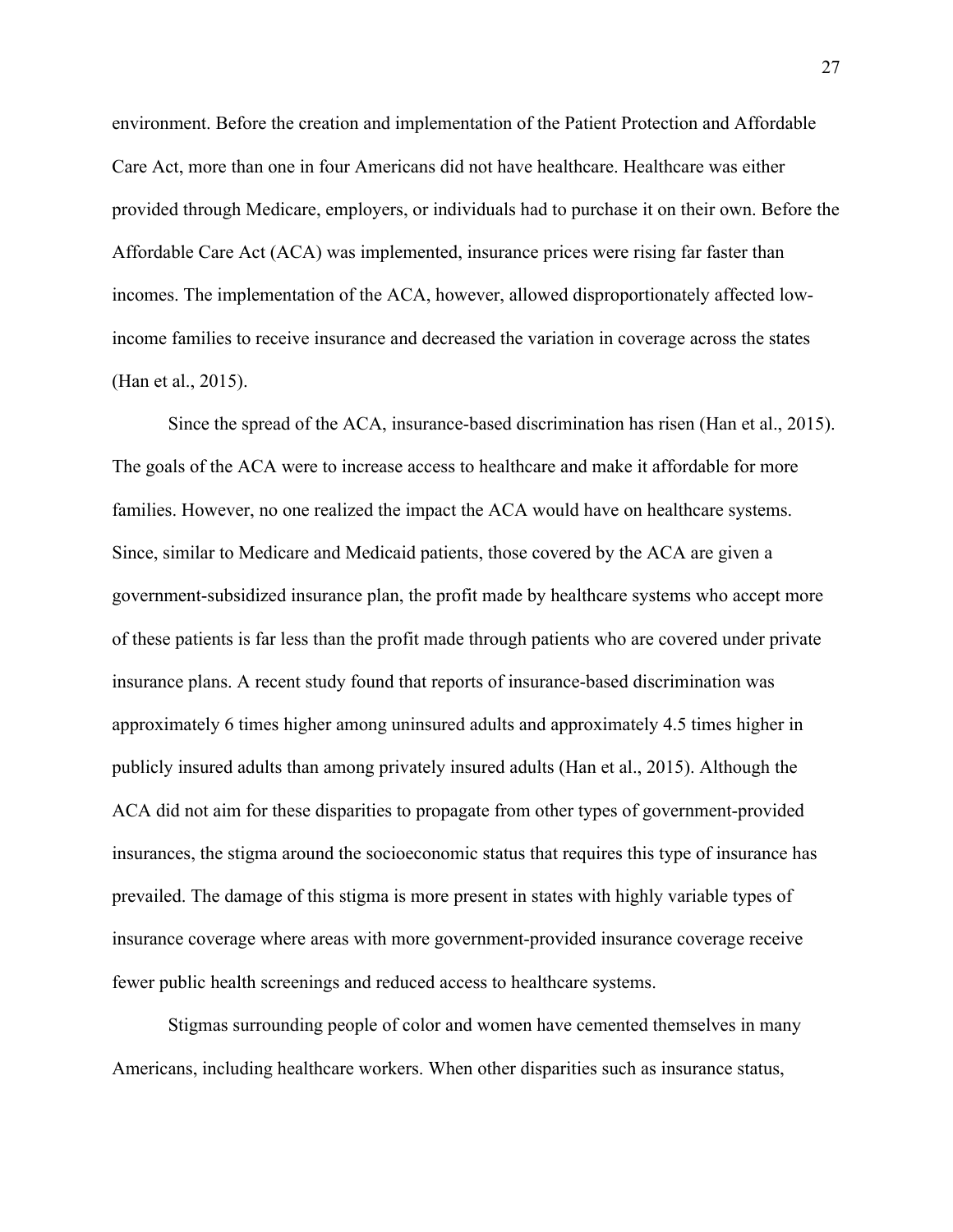income, age, and severity of conditions are removed, ethnic and racial minorities still receive lower quality care and suffer a worse prognosis. Many preliminary studies from the early 2000s have shown that bias, stereotyping, and clinical uncertainty may contribute to these health disparities ("Historians Take Note," n.d.). Healthcare settings have increased the frequency of implicit and explicit bias training, but these annual or biannual trainings are not enough to remove deeply engrained beliefs.

A study released from the University of Virginia (UVA) surveyed medical students in their first three years as well as residents about common myths surrounding black and white patients in healthcare (Kelly M. Hoffman et al., 2016). A statistically significant number of students believed that black people were less sensitive to pain when compared with white people and that they age slower, have thicker skin, etc. (Kelly M. Hoffman et al., 2016). Most of these beliefs persisted from first-year medical students to residents highlighting how their education does not seem to be removing these false implicit beliefs. Medical education is geared towards teaching students so much information about the body and how to interact with patients and how to diagnose a large variety of diseases; however, it fails to teach them how to remove the stereotypes, bias, and prejudice that they have gathered throughout their lives to treat each patient equally.

### **Does Trust Still Prevail?**

While it is true that many people still trust their primary care doctors, this level of trust does not extend to larger healthcare settings such as the emergency room (ER) (Musa et al., 2009). A random telephone digit survey of adults in the US showed that all adults trust their primary care physician much more than a physician in a larger healthcare setting, an effect that is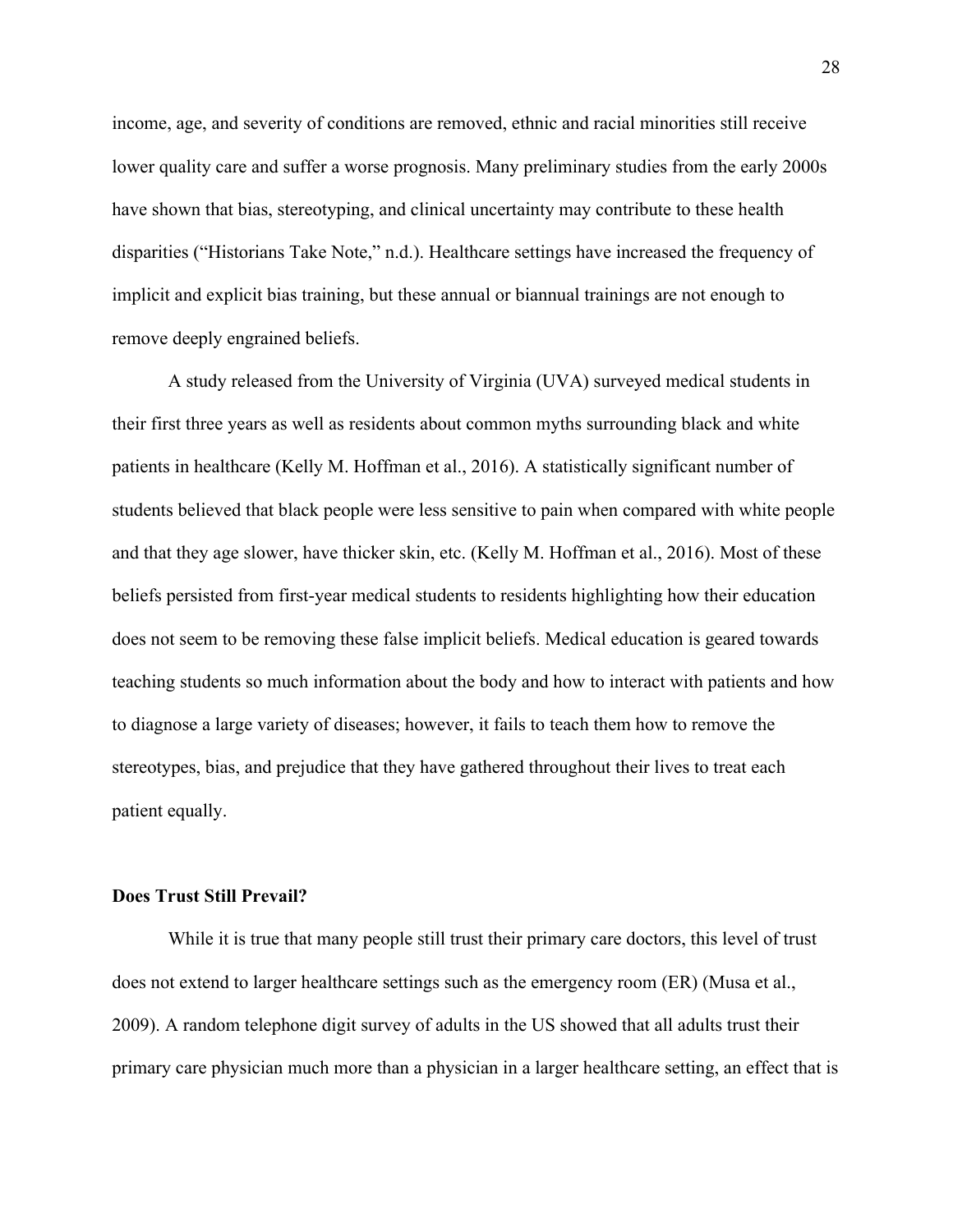compounded when analyzing the results by minorities (Musa et al., 2009). These results make complete sense when considering the frequent visits that build repertoire between a patient and a doctor. When analyzing other settings like the ER, not many patients know any of the ER doctors or may have had previously negative experiences at the ER. Furthermore, studies show that people of color and women wait approximately 15 mins longer in the ER waiting room to be seen by a doctor compared to their white, male counterparts ("Medicine's Biggest Blind Spot - Women's Bodies - Dx IQ Column," n.d.). This is a 33% increase in waiting time, and in the event of a serious situation, it could lead to bad results.

### **Conclusion**

Medicine has a long history of malpractice and negligence relating to people of color and women. These groups have long been excluded from important clinical trials and studies about disease progression ("Medicine's Biggest Blind Spot - Women's Bodies - Dx IQ Column," n.d.; Wong, n.d.). Efforts to include them in these studies have been plagued with unethical methods that has decreased these groups' trust in healthcare systems. With time, distrust has decreased, especially in regards to primary care physicians (Musa et al., 2009). However, the expansion of government-aided insurance through the ACA has led to insurance-based discrimination as healthcare systems prioritize profits over equal care (Han et al., 2015). Many of these long-term side effects are hard to detect by analyzing the effects of these systems before implementation; however, through historical analysis and the framework of unintended consequences (Bruce Edward Tonn & Dorian Stiefel, 2018), we can begin to analyze these effects. Implicit and explicit bias training has been enforced by healthcare institutions to remove the biases and stigmas that often plague effective diagnosis and treatment. However, the irregularity of this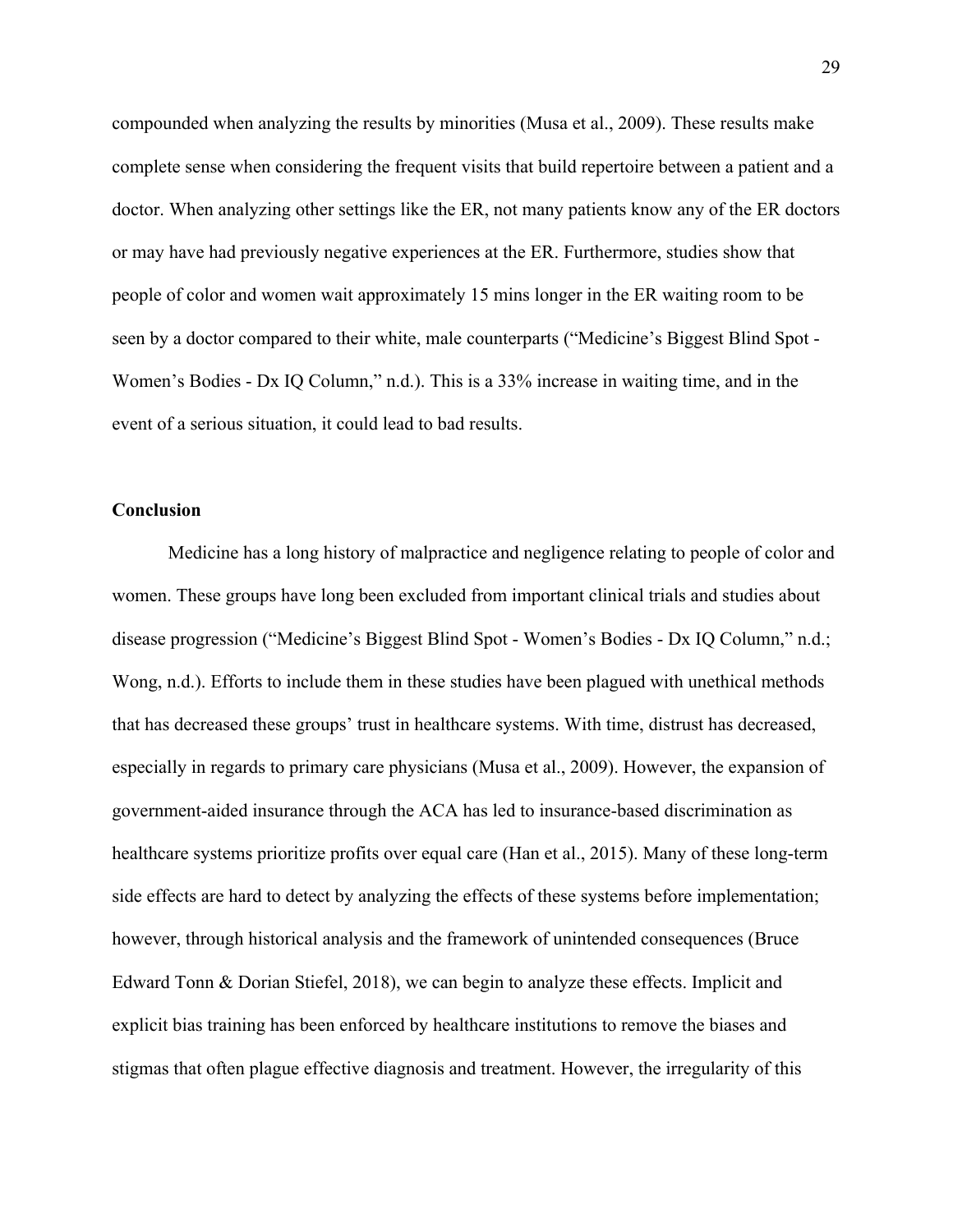training as well as the long-standing notions that medical students enter medical school will reduce their efficacy (Kelly M. Hoffman et al., 2016). Enforcing implicit and explicit bias training from earlier ages as well as creating stricter guidelines to include people of color and women in research, especially research that disproportionately affects these groups, will begin to bridge the gap seen in healthcare. It is important to understand the history that has shaped the current environment to navigate a way forward. Studying historical events can highlight how views on many decisions change based on societal values at the time and how the public opinion on those decisions affects trust in institutional groups. Learning from these trends allows mistakes not to be repeated and effects to be studied more deeply.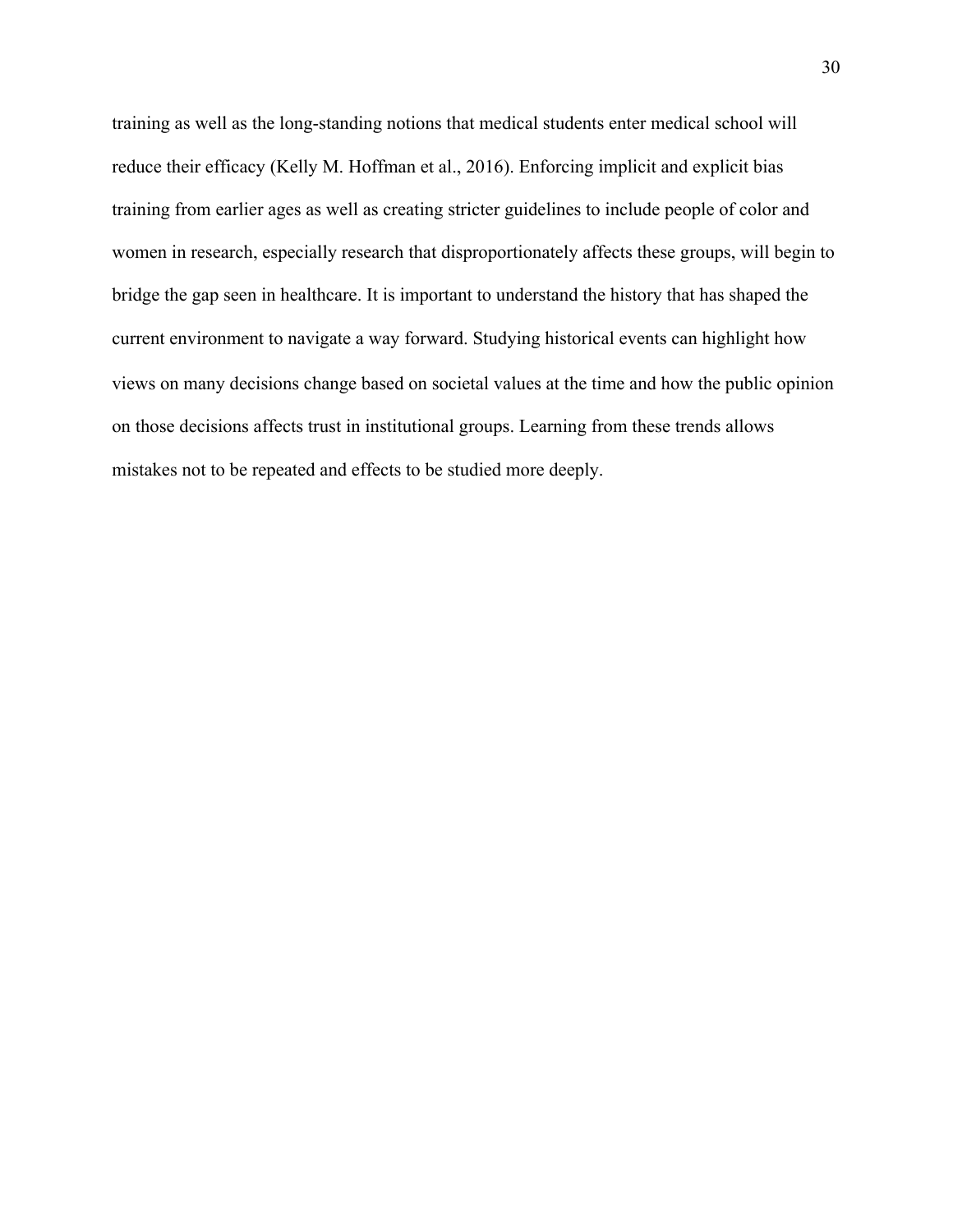# **References**

Bilheimer, L. T., & Klein, R. J. (2010). Data and Measurement Issues in the Analysis of Health Disparities. *Health Services Research*, *45*(5 Pt 2), 1489–1507. https://doi.org/10.1111/j.1475-6773.2010.01143.x

Bruce Edward Tonn & Dorian Stiefel. (2018). *Anticipating the Unanticipated-Unintended Consequences of Scientific and Technological Purposive Actions—Bruce Edward Tonn,* 

*Dorian Stiefel, 2019*. https://journals.sagepub.com/doi/full/10.1177/1946756718789413

*Did Infamous Tuskegee Study Cause Lasting Mistrust of Doctors Among Blacks? - The New York Times*. (n.d.). Retrieved March 28, 2022, from

https://www.nytimes.com/2016/06/18/upshot/long-term-mistrust-from-tuskegeeexperiment-a-study-seems-to-overstate-the-case.html

- *Effects of Skin Pigmentation on Pulse Oximeter Accuracy at Low Saturation | Anesthesiology | American Society of Anesthesiologists*. (n.d.). Retrieved March 28, 2022, from https://pubs.asahq.org/anesthesiology/article/102/4/715/7364/Effects-of-Skin-Pigmentation-on-Pulse-Oximeter
- *FDA starts review of how skin pigmentation affects pulse oximeter results*. (n.d.). MedTech Dive. Retrieved March 28, 2022, from https://www.medtechdive.com/news/fda-starts-reviewof-how-skin-pigmentation-affects-pulse-oximeter-results/595436/

*Gaslighting in women's health: When doctors dismiss symptoms | Northwell Health*. (n.d.). Retrieved March 28, 2022, from https://www.northwell.edu/katz-institute-for-womenshealth/articles/gaslighting-in-womens-health

Han, X., Call, K. T., Pintor, J. K., Alarcon-Espinoza, G., & Simon, A. B. (2015). Reports of Insurance-Based Discrimination in Health Care and Its Association With Access to Care.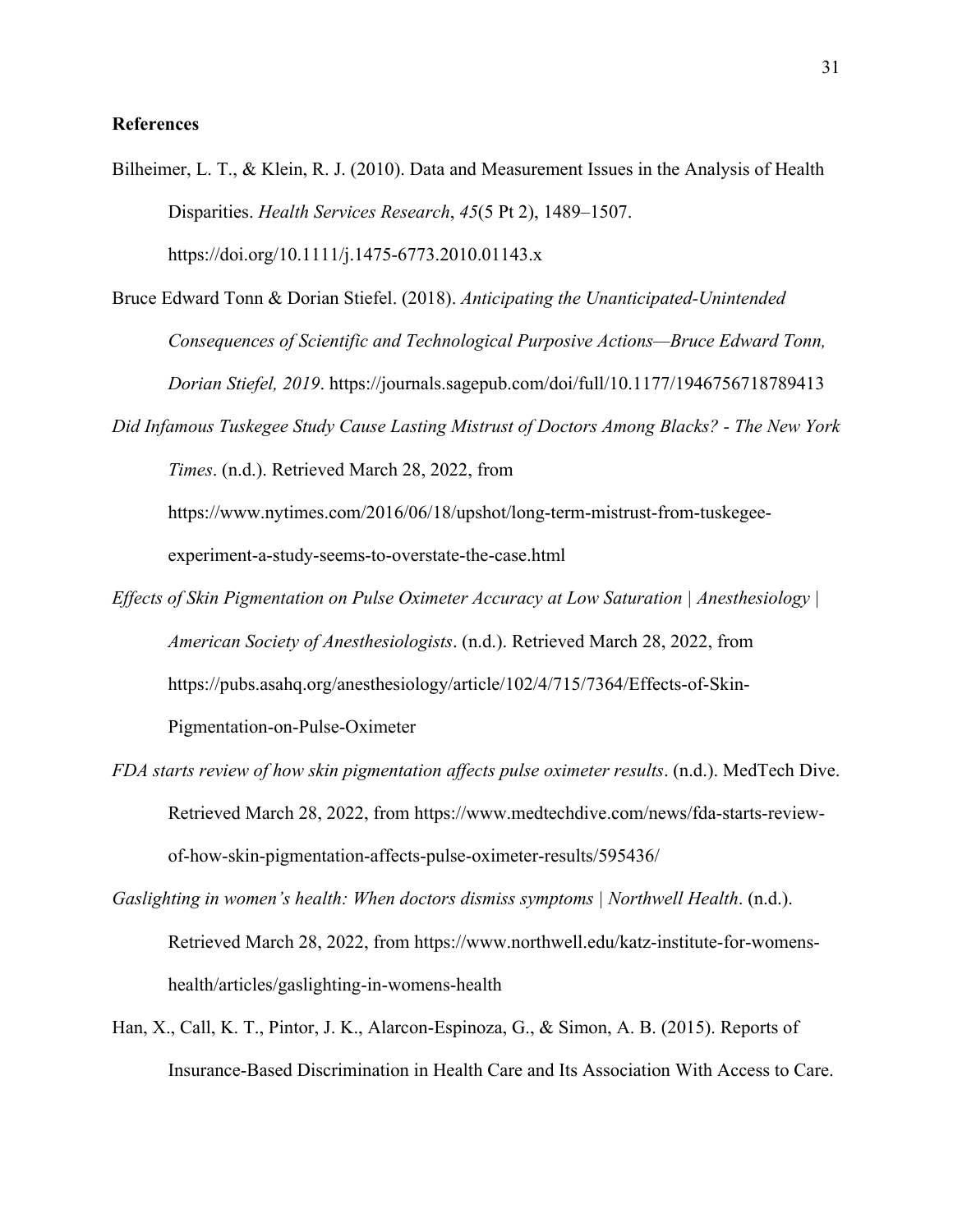*American Journal of Public Health*, *105*(Suppl 3), S517–S525. https://doi.org/10.2105/AJPH.2015.302668

- Harrison, M. I., Koppel, R., & Bar-Lev, S. (2007). Unintended Consequences of Information Technologies in Health Care—An Interactive Sociotechnical Analysis. *Journal of the American Medical Informatics Association : JAMIA*, *14*(5), 542–549. https://doi.org/10.1197/jamia.M2384
- Historians take note: What America looked like before Obamacare. (n.d.). *Washington Post*. Retrieved March 28, 2022, from

https://www.washingtonpost.com/blogs/govbeat/wp/2014/03/26/historians-take-notewhat-america-looked-like-before-obamacare/

Holdcroft, A. (2007). Gender bias in research: How does it affect evidence based medicine? *Journal of the Royal Society of Medicine*, *100*(1), 2–3.

Holland, B. (n.d.). *The 'Father of Modern Gynecology' Performed Shocking Experiments on Enslaved Women*. HISTORY. Retrieved March 28, 2022, from https://www.history.com/news/the-father-of-modern-gynecology-performed-shockingexperiments-on-slaves

- *Impact on Healthcare | Tuskegee University*. (n.d.). Retrieved March 28, 2022, from https://www.tuskegee.edu/about-us/centers-of-excellence/bioethics-center/impact-onhealthcare
- Katz, R. V., Green, B. L., Kressin, N. R., Kegeles, S. S., Wang, M. Q., James, S. A., Russell, S. L., Claudio, C., & McCallum, J. M. (2008). The Legacy of the Tuskegee Syphilis Study: Assessing its Impact on Willingness to Participate in Biomedical Studies. *Journal of*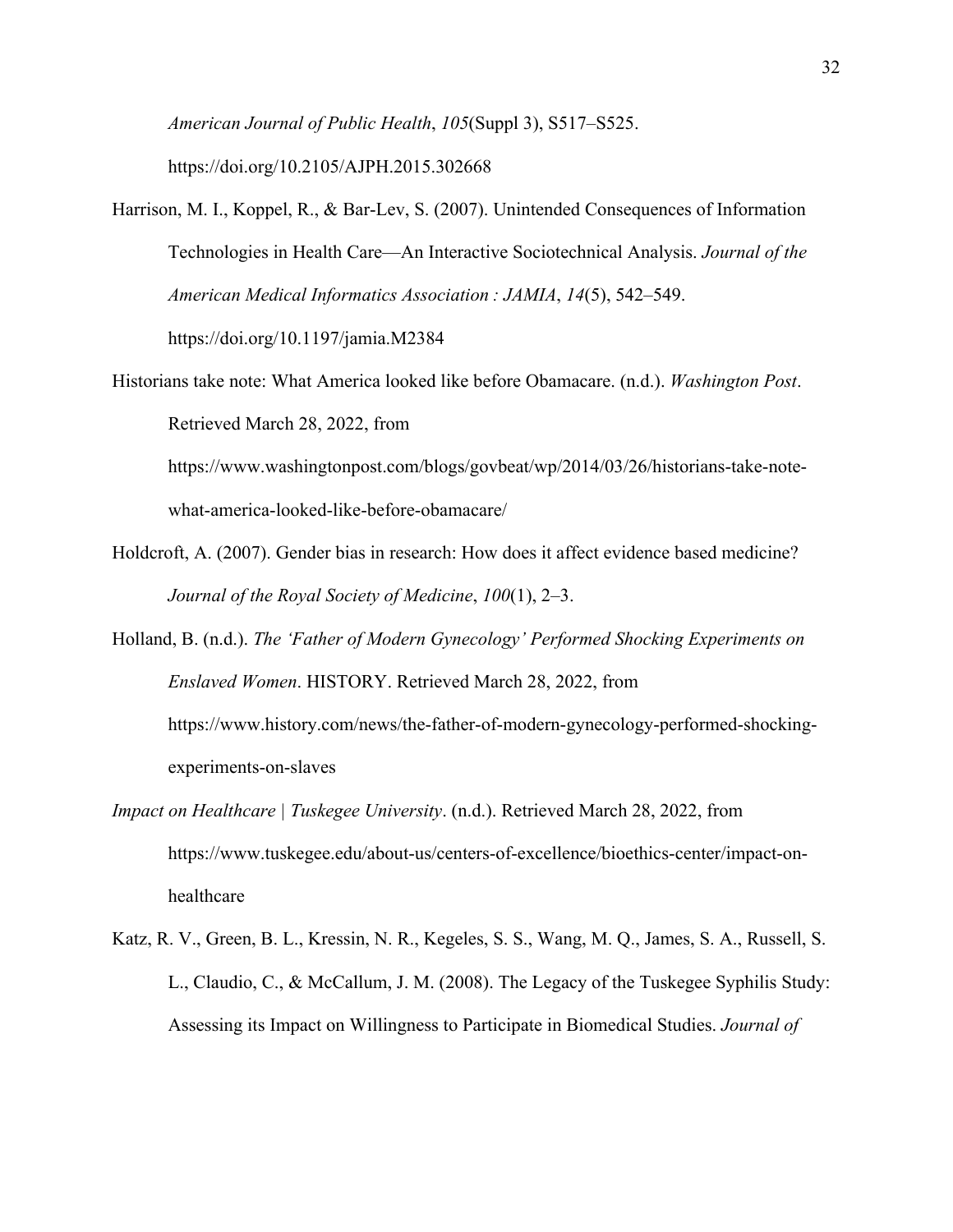*Health Care for the Poor and Underserved*, *19*(4), 1168–1180.

https://doi.org/10.1353/hpu.0.0067

Kelly M. Hoffman, Sophie Trawalter, Jordan R. Axt, & M. Norman Oliver. (2016). *Racial bias in pain assessment and treatment recommendations, and false beliefs about biological differences between blacks and whites | PNAS*.

https://www.pnas.org/doi/full/10.1073/pnas.1516047113

- Medicine's Biggest Blind Spot—Women's Bodies—Dx IQ Column. (n.d.). *Society to Improve Diagnosis in Medicine*. Retrieved March 28, 2022, from https://www.improvediagnosis.org/dxiq-column/medicines-biggest-blind-spot-womensbodies/
- Musa, D., Schulz, R., Harris, R., Silverman, M., & Thomas, S. B. (2009). Trust in the Health Care System and the Use of Preventive Health Services by Older Black and White Adults. *American Journal of Public Health*, *99*(7), 1293–1299. https://doi.org/10.2105/AJPH.2007.123927
- Nambi Ndugga & Samantha Artiga. (2021, May 11). Disparities in Health and Health Care: 5 Key Questions and Answers. *KFF*. https://www.kff.org/racial-equity-and-healthpolicy/issue-brief/disparities-in-health-and-health-care-5-key-question-and-answers/
- Ojanuga, D. (1993). The medical ethics of the "father of gynaecology", Dr J Marion Sims. *Journal of Medical Ethics*, *19*(1), 28–31. https://doi.org/10.1136/jme.19.1.28
- *The pain gap is even worse for Black women*. (2021, July 26). HealthyWomen. https://www.healthywomen.org/condition/pain-gap-womens-pain-undertreated/the-paingap-is-even-worse-for-black-women